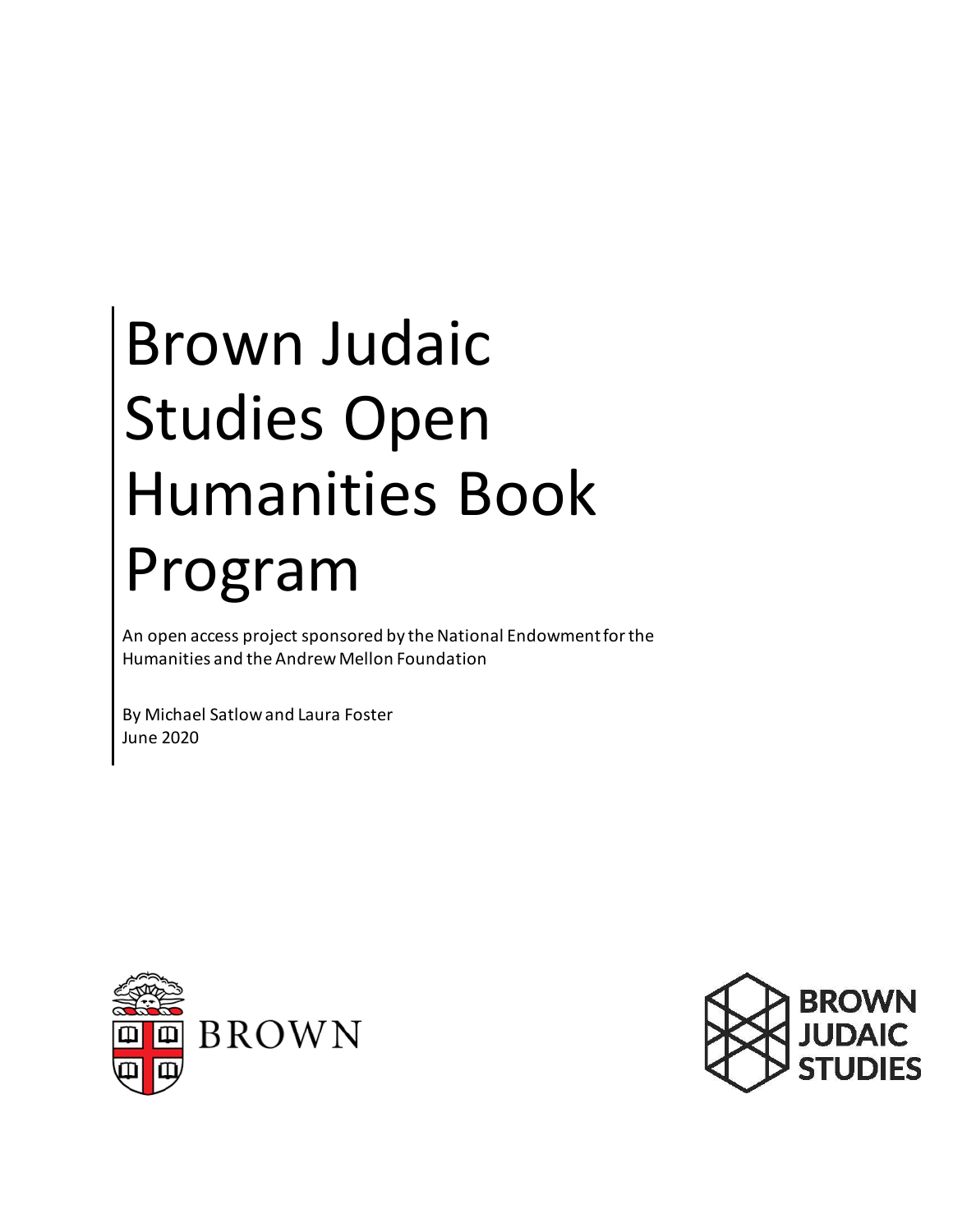Brown Judaic Studies (BJS) is a peer-reviewed series that publishes high quality, specialized books aimed primarily at a scholarly audience. The series includes monographs, collections of essays, and translations of original sources in all fields of Judaic studies. The series was founded in 1978 and has published over 400 volumes. The volumes are printed in small print runs, and are essential resources for scholars in the field.

BJS volumes have been published by Society of Biblical Literature (SBL) Press. Under our agreement with SBL Press, we are responsible for delivering camera-ready copy (we employ a separate vendor to work with the author to copyedit and typeset the manuscript) and they print, distribute, and market the volumes for a fee and percentage of the revenues.

Through generous funding provided by the National Endowment for the Humanities (NEH) and Andrew Mellon Foundation, we selected 52 volumes of BJS to be available online, open access, through a CC-BY-NC-ND license. The purpose of this White Paper is to document our processes; the (mainly unforeseen) challenges that we faced; how we worked through them; and what we would do differently in the future.

## **Project Personnel and Responsibility**

BJS has no permanent, paid staff. It is run by the faculty members of the Program in Judaic Studies at Brown University, who are not compensated for their service. The Managing Editor is currently Professor Michael Satlow, who served as the Principle Investigator (PI) for this project. He hired and oversaw the Project Manager (PM), Laura Foster; generally coordinated the project and maintained its budget, and set the strategic direction; reviewed the proofreading and new prefaces; negotiated with relevant outside parties, including the vendor and partner organizations (e.g., SBL Press and the Association for Jewish Studies); and directed the rollout of the volumes. The grant compensated him for these additional tasks.

The PM, who was hired on a one-year, full-time contract funded by the grant, was in charge of the project's day-to-day operations. These included organizing and keeping track of the files and manuscript preparation, developing a marketing plan, etc. The PM worked closely with the PI on all aspects of the project and her expertise and previous experience in publishing was critical to the project's success.

The administration of the finances is generally handled by the administrative coordinator in the Program in Judaic Studies as part of her normal job responsibilities. For this project, however, most such matters were handled by a different part of the university specifically devoted to grant management.

We partnered with Newgen KnowledgeWorks (Newgen) to manage the digitization of the 52 back volumes. We worked with a highly skilled Project Manager, Angie Sheltz, at Newgen based in Austin, TX who worked with a team that integrated edits and created the final files. Newgen created PDF, ePUB, MOBI and TXT files for each volume in the project. Thanks to their work, the final files were easy to submit to each vendor and required no additional work from the PI or PM. Newgen charged BJS \$1.20 -\$1.40 per page to digitize the volumes. Additional fees were charged for pages that contained Hebrew and/or illustrations.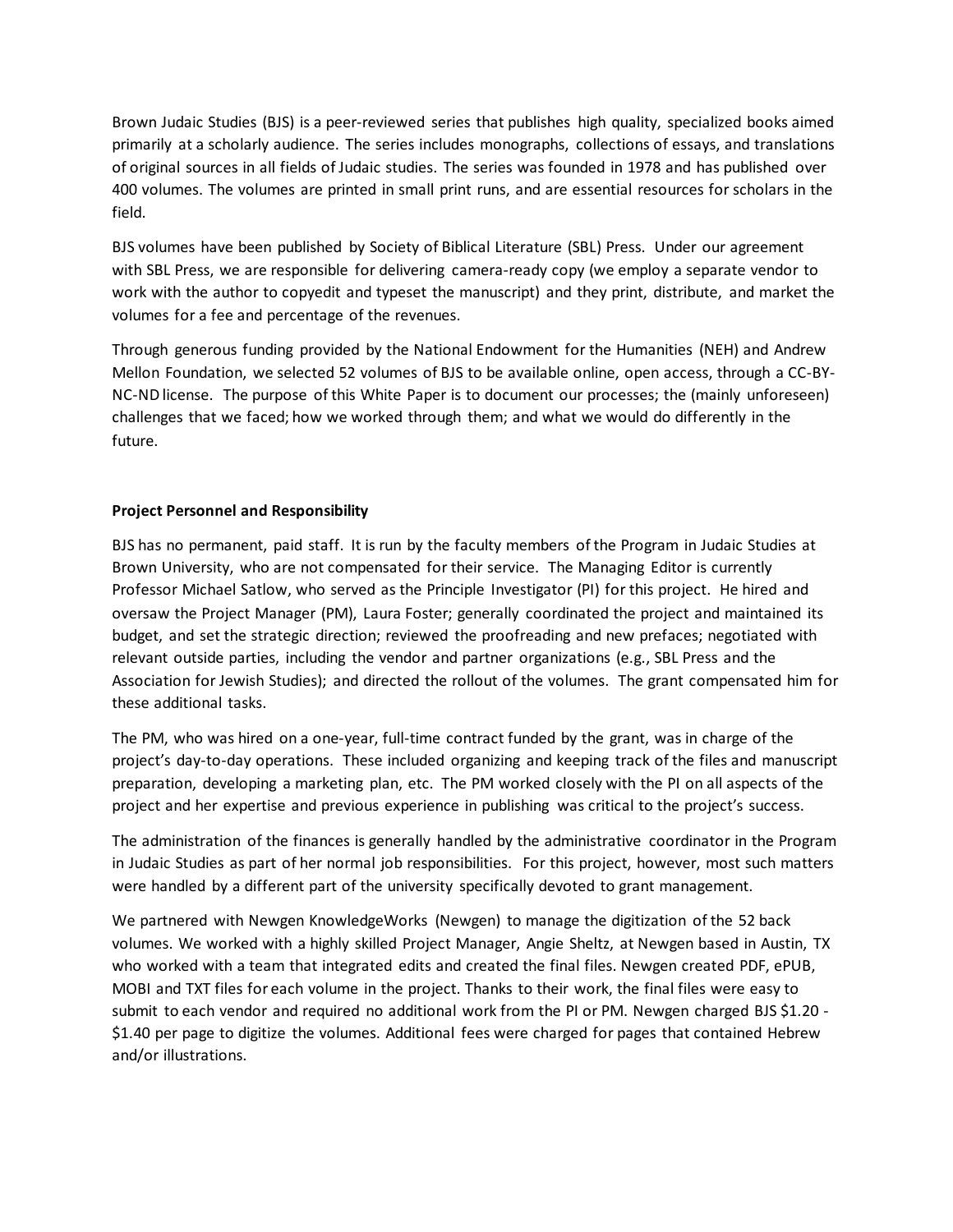## **Project Organization**

Our first step in the project was to set-up an organizational system to accurately track our progress and the details for each volume. The PM created a master spreadsheet that contained a project tracker, as well as numerous tabs with title and project specific information, such as ISBN's, LCCN's, DOI's, contact information and payment amounts. The spreadsheet was a go-to resource during the project, and now at the conclusion of the project serves as an archive.

To share files between the PI and PM, we set up a Google Drive, so the PI and PM could access documents remotely and both had access to project information. The master spreadsheet for the project was also saved on the Google Drive.

## **Manuscript Preparation**

BJS owns the copyright to all of our titles (although we did have unanticipated copyright issues, on which see below). For about half of the titles, we already had a digital version (usually pdf); for the other half we had only the print version. We had initially intended to commission about ten authors to write new prefaces in order to add value to, and hopefully increase interest in, the new open-access volumes. We quickly decided, however, to provide all authors a chance to make minor changes (primarily corrections) to their books and to provide some additional proofreading. This was our workflow:

- 1. We reached out to authors to explain the project and ask if they would like to make edits to their volume. All the authors that we contacted were excited about the project and honored that their volume had been selected. We offered to all of these authors the opportunity to submit a new preface or aftermatter. Of the 52 volumes, we were able to get in touch with 40 of the authors; 12 authors either lacked contact information or were deceased. Three authors decided to submit revisions to their original text; and 11 authors decided to submit a new preface and/or bibliography for the digital version. Authors that choose to submit a new preface were compensated \$500 for their time. For the authors accepting compensation, we did not offer additional proofreading.
- 2. To put this process in place, we needed an electronic version of the volumes. For 29 volumes, a PDF was available from SBL Press, as the title was available in print-on-demand (POD). For the volumes that did not have a PDF version, the volume was scanned at Brown. The resulting electronic file was used only for this stage of the workflow. In retrospect, this was probably less efficient than sending the physical volumes that we scanned directly to our digitization vendor, Newgen (they ultimately had to go to Newgen in any case to create higher-quality scans) for them to produce the OCR, scanned files that we could use as we did the PDF files provided by SBL Press.
- 3. For the remaining volumes (with the exception of edited volumes), we recruited graduate students to proofread the books and make typographical (and factual, if they catch them) changes. Proofreaders were found through social media and email contacts. Six proofreaders with subject knowledge expertise in Judaic studies proofed 33 volumes over five months. The proofreaders were compensated \$100 per volume for their work. The proofreaders were very conscientious in returning manuscripts on time and taking a high level of care with the work.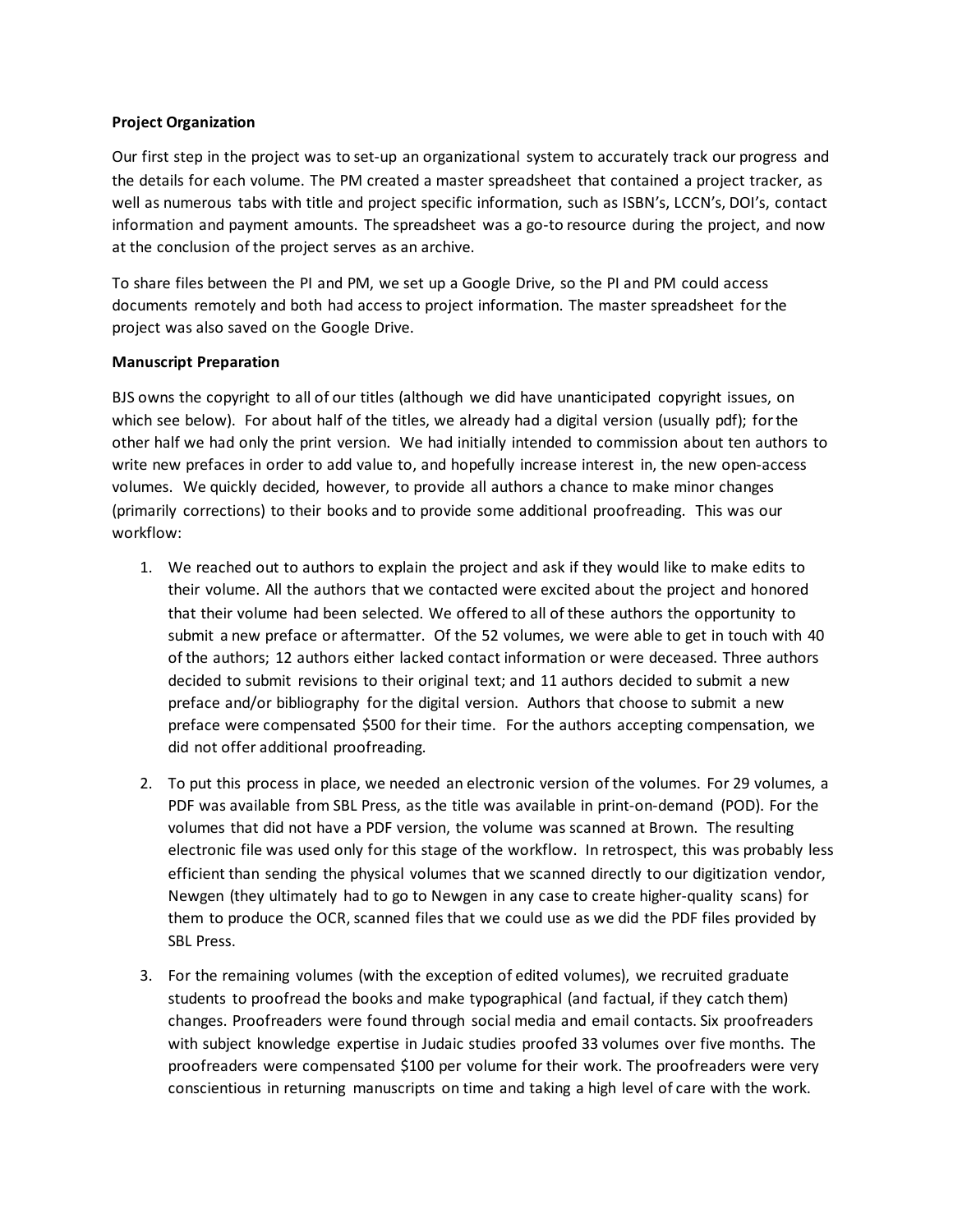Proofreaders made edits directly into the PDF version of the book, or by hand with the corrections being scanned and returned to Brown. In hindsight, we would have requested that proofreaders make edits using the PDF edits tools instead of by hand, as it time consuming to review and integrate edits made by hand and rescanned.

- 4. The Project Manager (PM) reviewed each of the corrections, standardizing them so that our digitizing vendor, Newgen, could incorporate them into the new files. Newgen was flexible with what they could work with. They accepted changes made to the PDF files (with the addition/strikethrough features); comments made to the electronic files; and scans of marked pages. When the PM had questions relating to the content of the corrections, she referred them to the Principal Investigator (PI), who had subject expertise. The PI would make the final determination about the changes. All files were also reviewed by the PI before they went to Newgen. This workflow - the files to the proofreaders; back to the PM; to the PI; back to the PM - was a bit cumbersome and took more time than we expected. If we are able to add more books, in the future we might have proofreaders submit corrections directly to Newgen.
- 5. While we worked through the correction process, SBL Press created new covers for the volumes included in the project. The BJS covers had been recently redesigned and we updated the cover design for all 52 volumes. It cost \$2,000 to redesign the covers.
- 6. Newgen prepared two types of digitized files, (1) a PDF and (2) a master digital version from which the other versions (e.g., EPUB, html) were generated. It turned out, unexpectedly, that our ability to modify each of those versions differed. As we tried to integrate the changes suggested by the proofreaders, we discovered that only in some cases could we modify the PDF as we wished. In other cases, the changes would show up in the file in strange and unpredictable ways (e.g., different fonts; changing the spacing). As a result, for files whose original PDF files we could not modify, we had to prepare two different versions of the book. In such cases, the PDF version remained unchanged (but could incorporate new front and back matter, as long as the original text remained unchanged) while the changes were fully integrated into the master digital version.
- 7. In order to be clear about the changes we made to the book in its new open-access format, and to ascribe proper acknowledgement for the support of the NEH/Mellon grant, we prepared a short Publishers' Preface for each volume. The Publishers' Preface noted generally what changes were made (e.g., typographical changes; new author preface) and contains a few sentences about the book itself. The Publishers' Prefaces were all written by the PI and sent to Newgen with the corrected book files for merging.
- 8. New title and copyright pages were prepared for each title. See "Editions," below.
- 9. We submitted our corrected files in batches. The first batch of 9 volumes was submitted in September, 2019, the second batch of 32 titles in October 2019 and the final batch of 11 titles in January 2020. The final batch of volumes that were submitted contained the volumes that had a new preface and/or bibliography that was submitted by the author. We originally asked each author to submit the new content by September, but most content was not received until December/January. This did delay our original timeline, but did not prevent us from meeting the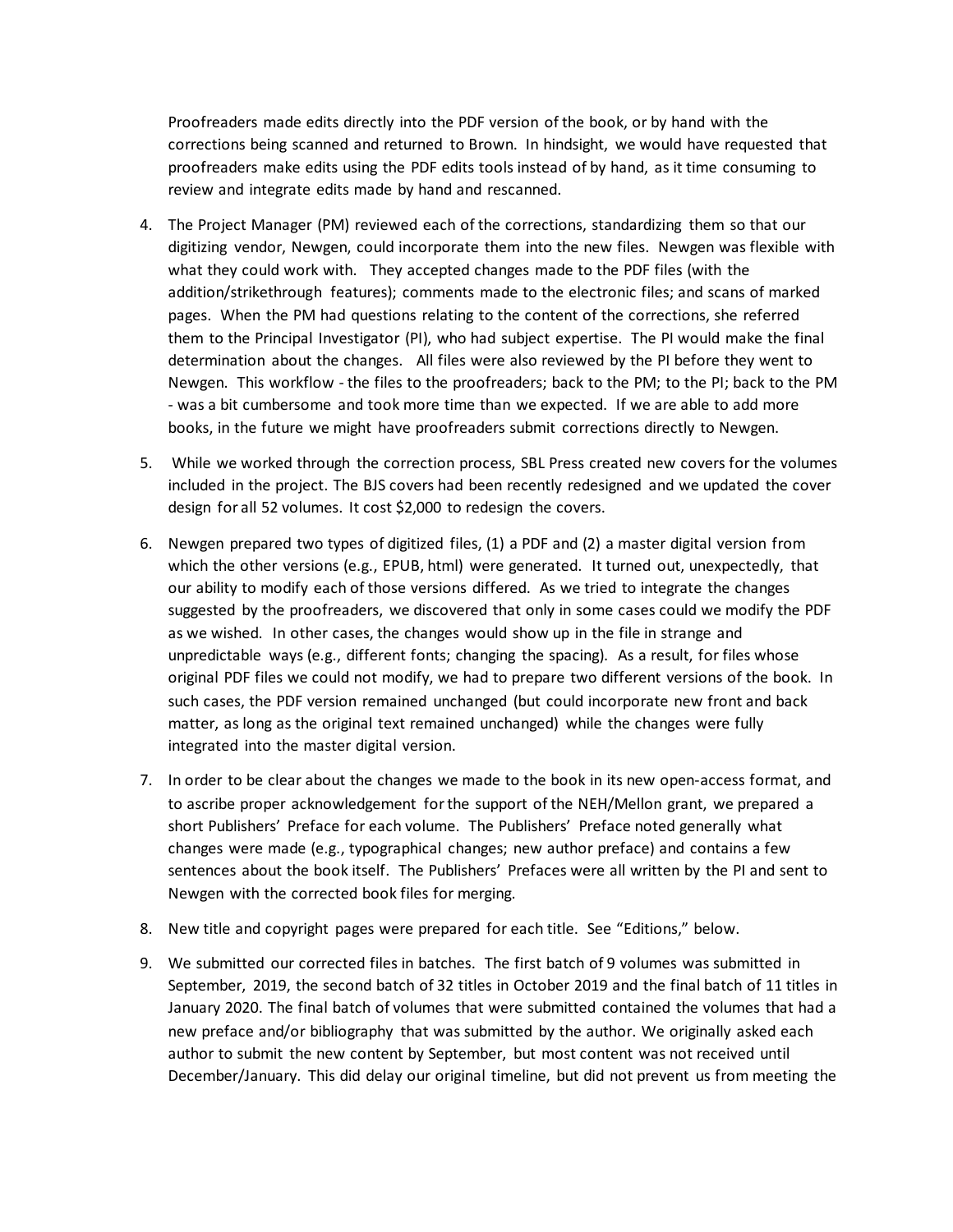overall project deadline. We decided on batch submission (and roll-out; see below) in order to establish and debug our work-flow.

10. For each batch, Newgen sent back draft digitized files in PDF format. The PM checked these files to assure that the corrections were properly included. Any corrections were sent back to Newgen, who would incorporate them and resend the corrected draft files. When the PM was satisfied that all the corrections had been properly made, she would authorize Newgen to produce the final sets of files. Once we received the final files, we began submitting electronic files to each of the five online platforms, JStor, ProjectMuse (Muse), Brown Digital Repository (BDR), and ACLS Open Humanities (ACLS) Each platform hosts content in PDF format; JStor and Muse also host an HTML version of each volume; and PDF, ePUB, Text and Mobi files are all available through BDR. We had planned to submit files to HathiTrust for hosting as well, but HthiTrust stopped receiving new publisher files in March 2020 due to Covid-19.

#### **Editions**

We debated about whether the new digital versions, especially those that had corrections and/or new material, should be registered as new editions and thus requiring new ISBN and Library of Congress Control (LCNN) numbers. Both are required metadata that appear after the title page in the new versions. We decided that we would register them all as new editions.

As each volume contained new content, a new ISBN was assigned for each format (PDF, EPUB and POD) and a Library of Congress Control Number (LCCN) was registered. The ISBN's were obtained through Bowker with an account set-up by SBL Press. BJS was charged for the ISBNs through our existing arrangement with SBL Press. The LCCN was obtained through the Library of Congress, which is a free service. The new LCCN was included in the copyright page for each book, and the MODS Records that were created for each new LCCN were used to submit Metadata to BDR (detailed below in Metadata).

# **Copyright Issues**

As mentioned, we had few issues with copyright clearance, as BJS customarily owns the rights to the books it publishes. We did not, however, own the rights to the images included in those books, many of which were published decades ago.

Very few of the BJS volumes contained illustrations--only 7. In those cases, we contacted each of the authors and asked them to clear permissions for us to reuse the images in the digitized version. In cases where we did not hear back from the author or the author was not able to clear permissions, we removed the image and placed a note in the text stating the image had been removed due to copyright.

In the future, BJS might ask all authors who include images in their volumes to secure copyright permission for the print and digital version, so that we might republish them in future digital editions.

#### **Metadata**

Before submitting the final files to each online host, we prepared metadata for each provider that they used to ingest content into their system. We followed best practices, as recommended by our vendor partners. We also investigated the practices of the open access publications at the Institute for the Study of the Ancient World, in order to develop metadata that would optimize discoverability of these electronic files. The process for creating the metadata was as follows: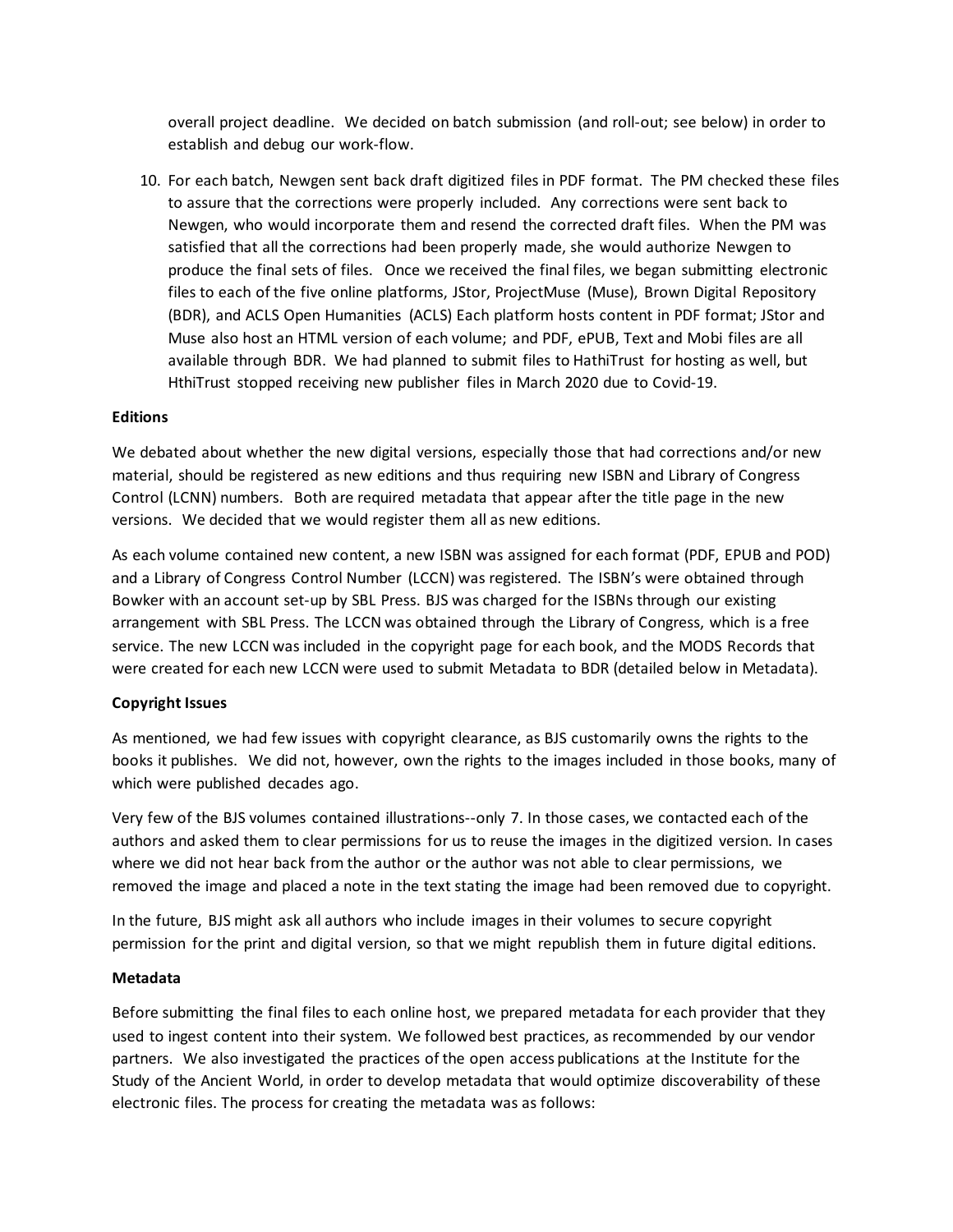- 1. A metadata spreadsheet was created for JStor, Muse and ACLS, using an excel spreadsheet template provided by each individual platform. Each online host required specific information in a specific order to easily ingest the final files. The information that was required by each provider included the ISBN, author, title, and publication date. In addition to the information they required, we also included the licensing information, and BJS website to ensure both items were included in the metadata.
- 2. For the BDR, we provided a Metadata Object Description Schema (MODS) Record for each of the volumes instead of a metadata spreadsheet. MODS records were developed by the Library of Congress to organize a book's data. The MODS Records were created by the PM using the MODS Records from the Library of Congress catalog. With the help of the Center for Digital Scholarship, the PM added the licensing information and the book description to each record, so it would appear in BDR. The MODS Record can be downloaded from BDR along with the other file types.

# **Ingestion**

After preparing and submitting the metadata, we began submitting electronic files to each of the four online platforms, JStor, ProjectMuse (Muse), Brown Digital Repository (BDR), and ACLS Open Humanities (ACLS). Each platform hosts content in PDF format; JStor and Muse also host an HTML version of each volume; and PDF, ePUB, Text and Mobi files are all available through BDR. There were nuances to submitting content to JStor, Muse, ACLS and BDR, but the general process is detailed below:

- 1. A method of transferring files, file requirements and process for submission was established with each host. As final files were created they were submitted to JStor, Muse, BDR and ACLS. JStor and Muse had systems in place to accept files (ftp site for JSTOR and web portal for Muse). JStor and Muse posted content within 5-10 business days. Shared Google drives were set-up to submit content to BDR and ACLS. BDR uploaded content in two batches and ACLS uploaded all content at once.
- 2. In addition to submitting content to be hosted on each platform, we also provided PDF and MOBI files to SBL Press to arrange for each volume to be available POD and as an eReader on Amazon. SBL Press will also work with EBSCO to make the volumes available electronically through their collection offerings. Files were uploaded to a Google Drive for SBL to access and they will make them available at a later date.
- 3. As of June 30, 2020, we have not been able to submit content to HathiTrust for hosting. HathiTrust stopped accepting content from new publishers in March 2020 due to Covid-19, and as of that date BJS was not an established publisher.
- 4. Once the volumes were available online, we coordinated with the University library to update the MARC records, so the digitized volumes would be included in search results within the library. University Library used data from WorldCat to update the MARC records with links to the digital version of the volumes.

# **Digital Object Identifiers (DOI's)**

A DOI is a unique identifier that permanently identifies a specific volume. It was important for us to assign a DOI to each volume to increase discoverability and make them easy to cite.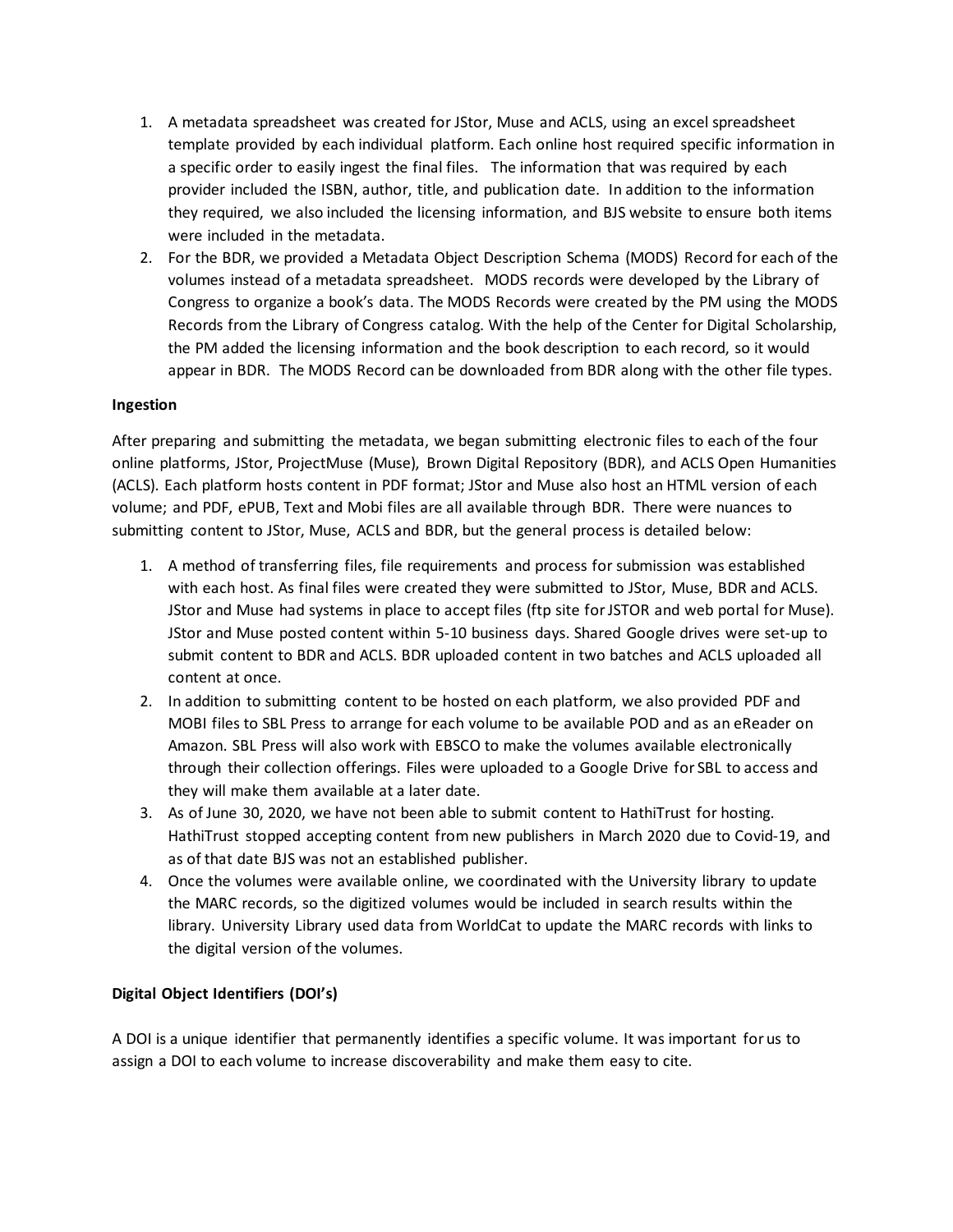JStor and Muse both assigned a DOI to each volume and deposited the DOI in CrossRef once the volume was hosted on their platform. ACLS and BDR do not automatically assign DOI's to content hosted on their platform, but luckily, Brown University has the capability to assign DOI's through the University Library.

The process involves completing a DOI request that includes the title, author, URL, publisher and publication date for the volume. With the URL handle for each volume on ACLS and BDR, the PM completed the request process to assign DOI's for each platform. As a DOI can only direct to one URL handle, each volume has four DOI's, one that directs to content hosted on each platform, JStor, Muse, ACLS and BDR. Each individual platform lists the DOI associated with the volume hosted on that platform, and all four DOI's are cataloged in the MODS record on BDR. HathiTrust does not assign or catalog DOI's.

# **Topic Modeling**

We made text files available on BDR to enable researchers to conduct their own topic modeling. Text fields for all 52 volumes were zipped and saved on BDR in the BJS collection, which makes them easy to use. With the help of the Head of Digital Scholarship Project Planning, we drafted instructions and provided additional resources to help academics conduct their own topic modeling.

## **Marketing**

When content was available online, we announced the project through various channels. Our activities focused on announcing that BJS volumes are available online, open access, and driving usage to each volume. We conducted the following activities in May to share the good news with the Judaic studies community

- 1. We created a webpage on the BJS monograph series website that explains the project and lists each volume that is included [\(https://www.brown.edu/academics/judaic](https://www.brown.edu/academics/judaic-studies/monograph/bjs-open-access-books)[studies/monograph/bjs-open-access-books\).](https://www.brown.edu/academics/judaic-studies/monograph/bjs-open-access-books) Each volume listing includes a link to download a free version, and to purchase a POD version. We used the webpage as a landing page that we can direct people to when marketing the project.
- 2. Each author whose title is included in the project was sent an email when their volume was made available online. We encouraged each author to share links to their volumes via email, their personal website and social media. We have also had some authors make their volume available through Academia.edu.
- 3. We sent a press release to the Executive Director/President of related societies including American Academy of Religion, British Association of Jewish Studies, European Association of Jewish Studies, World Union of Jewish Studies, Modern Language Association, American Historical Association.
- 4. A graduate student compiled a list of Judaic Studies scholars globally that was sent to SBL Press to be added to the marketing contacts database they use when marketing BJS volumes. SBL Press sent an email to their list of contacts announcing the project and directing people to the online version of each volume.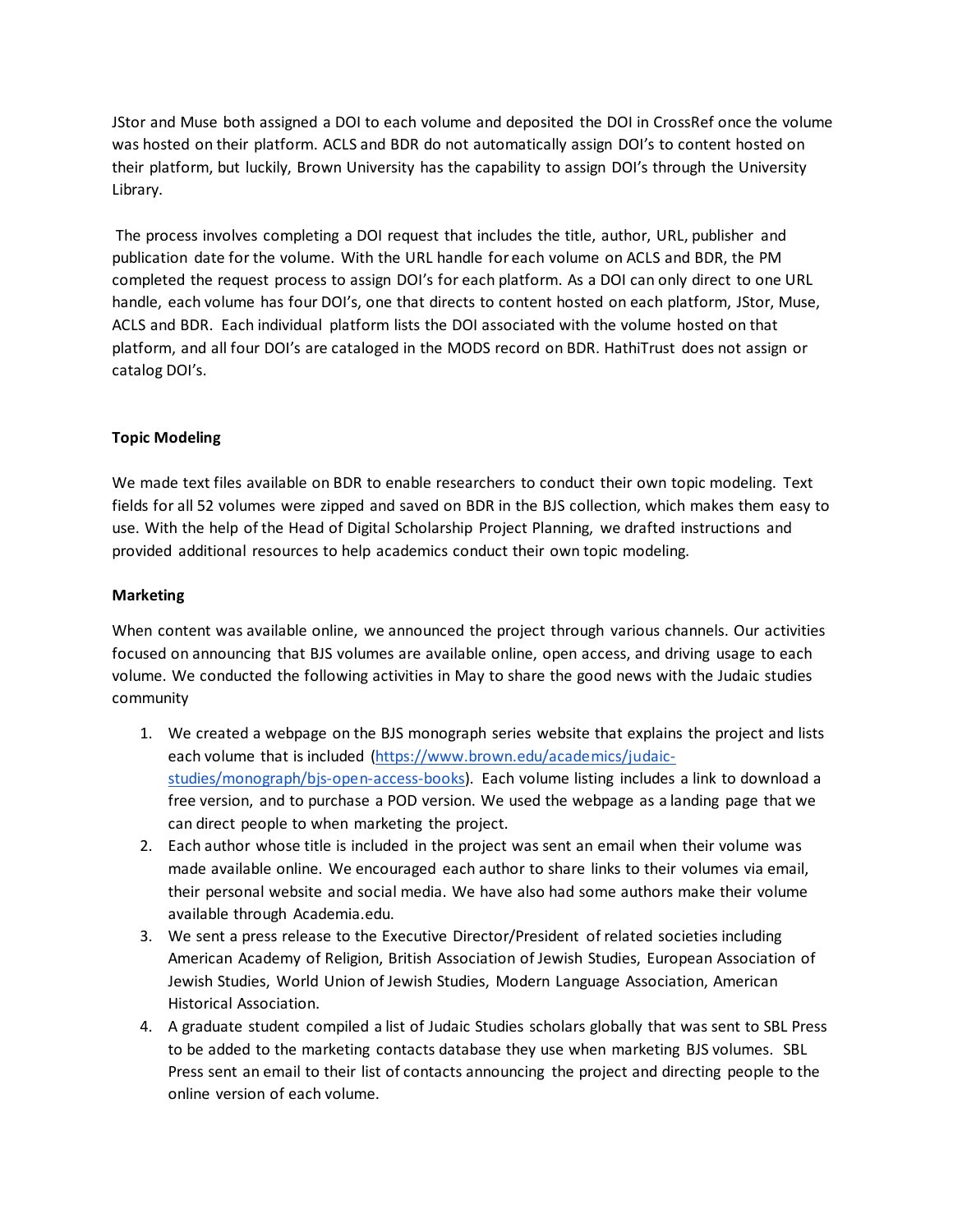- 5. The project launch was announced through two list-servs, H-Judaic and the Association for Jewish Libraries.
- 6. We informed the Association for Jewish Studies, who is preparing their own press release.
- 7. Through our relationship with Muse, BJS volumes were also indexed in the Directory of Open Access Books (DOAB). DOAB serves as another route to BJS volumes and helps to reach people outside of Judaic Studies.

We also planned to discuss the project in person to share our experience with the Brown community, and create a vodcast that could be hosted on the BJS webpage. However, due COVID-19, Brown University, like all colleges and University, closed to in-person classes in March 2020, and as of June 2020 has not yet resumed on campus activities. We hope to conduct these two activities once we are able to meet in person on campus.

# **Usage**

The first volumes launched on Muse in March, JSTOR in April, BDR in May, and ACLS in June. Each online host provides usage statistics for the BJS volumes that are hosted on their platform. The statistics are provided in different formats, and each platform counts downloads differently. The number of downloads on JStor and Muse have increased each month, and can be seen below:



Overall there has been more usage to volumes hosted on JStor than content hosted on Muse. This can be contributed to the marketing activities that were discussed in the previous section. The marketing campaigns included links to each volume hosted on JStor.

It is also interesting to review the geographic breakdown of usage on Muse. In the first two months, 28% of usage to BJS was from the US and 23% was from China. A full geographical breakdown of usage on Muse from March through May 2020 can be found below: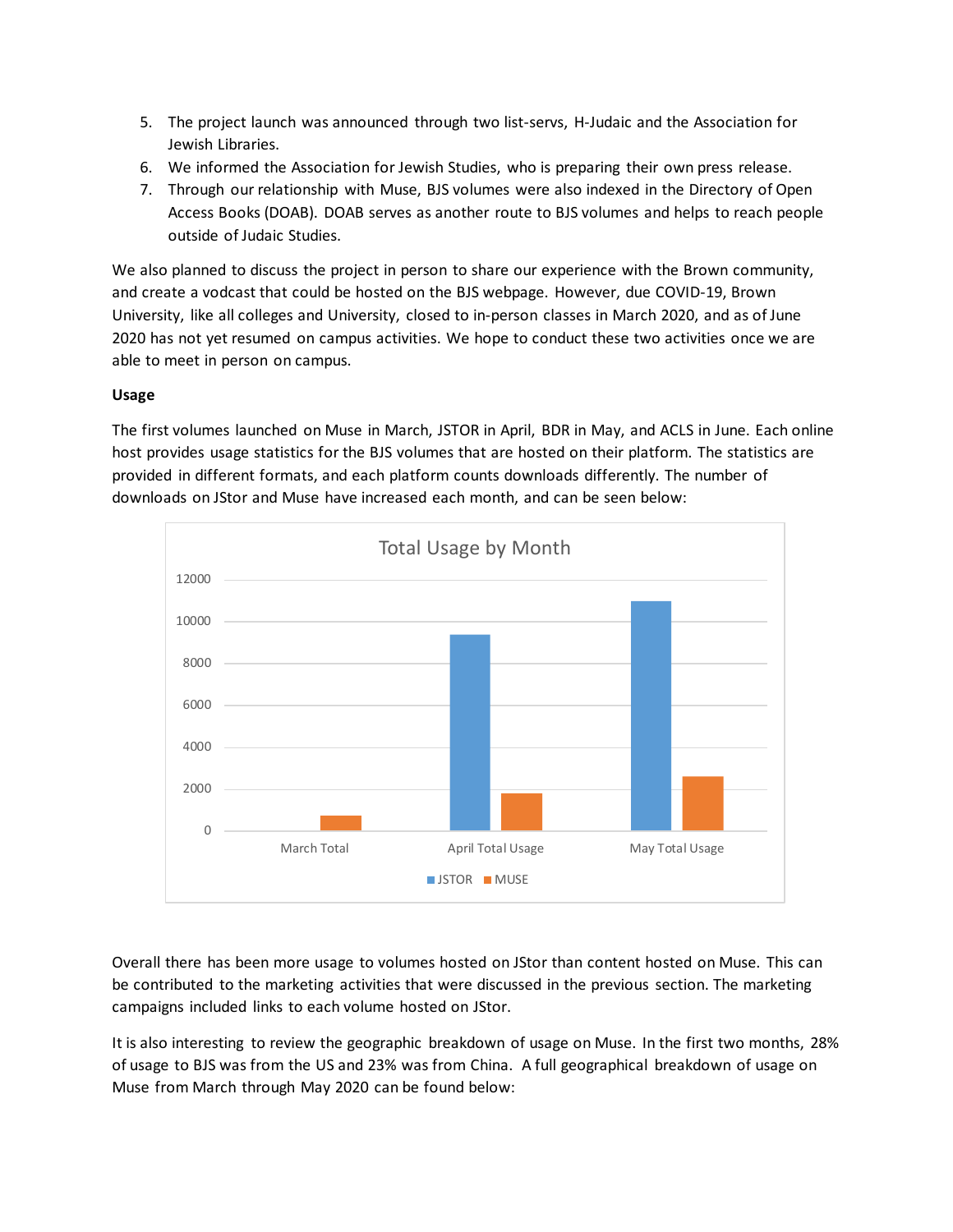

## **Evaluation and Future Plans**

Overall, we would categorize the project as a success. 52 BJS volumes are now fully accessible open access on four platforms. BJS's missions is to disseminate content as widely as possible and we already feel we are reaching a wider audience. For comparison with the usage figures above, BJS typically sells a total of 500-600 volumes per year.

Authors were very supportive of having their volume included in the project. Many were delighted to contribute new pieces and everyone was excited at the prospect of their books reaching a new generation of scholars. We are hopeful that the project will also help to attract new authors and encourage authors to work with BJS again.

As more usage data is available we will be able to compare and contrast the figures. It will be valuable to analyze usage by book and country. This data will help us to evaluate future projects, as well as books that could potentially be part of a second project. Reviewing the data by country and comparing this with our previous sales data will let us know if we are reaching a larger audience. We are also interested in reviewing the POD sales data with the previous sales data for each volume to evaluate the impact to revenue of making a volume available open access and determine if it is a sustainable model for the future.

The biggest challenge we faced was integrating edits into the text of each volume. In the future, it may be worth considering only integrating new material and therefore handling edits to the text as corrigendum in the back of the book. The proofreading and edit integration was the most time consuming portion of the project. It was also a piece that we had to adapt to after assigning volumes to proofreaders. We did not realize edits could not be integrated into the text of volumes until our first batch of content was submitted to Newgen.